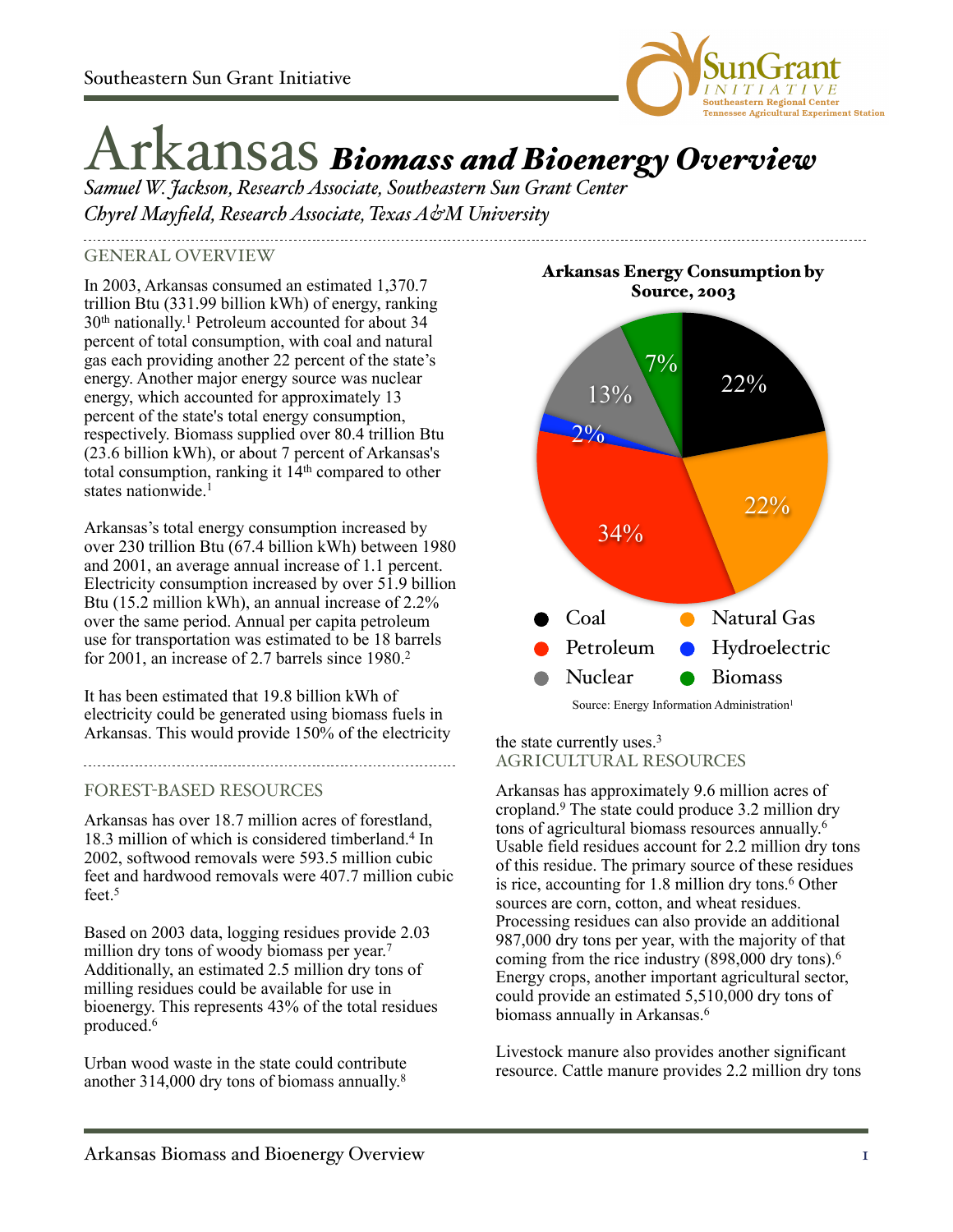of manure annually. 6 Swine manure annually provides 26,500 dry tons of material.6 Another 1.2 million dry tons of poultry litter is produced annually. 6

### CURRENT ACTIVITIES

The Arkansas Clean Cities Biodiesel Infrastructure Project established a tank and injection fueling system at a terminal in North Little Rock. Biodiesel is provided to public and private fleets using an automated card reading system at a retail outlet. Fuel haulers are able to load and deliver ASTM grade biodiesel with the use of the fuel blender.

The fuel blender, card reader, retail location, labor, and equipment were all procured through a \$97,000 grant awarded by the State Energy Program of the U.S. Department of Energy's Office of Energy Efficiency and Renewable Energy. 10

A biodiesel production facility constructed in 2005 in Batesville was the state's first. Approximately 400 people are employed by the facility which produces 6 million gallons of biodiesel annually according to company reports. Eighty-five percent of the raw material used in this facility is provided by soybeans, Arkansas' largest crop.11

Arkansas also currently has two landfills that are producing methane for energy production and another 5 identified as potential sites.12

Net metering rules were approved by the Arkansas Public Service Commission in July 2002. Under these rules, residential renewable energy systems capable of generating up to 25 kilowatts (kW) and commercial

### LINKS TO OTHER ARKANSAS RESOURCES

Arkansas Department of Economic Development, Energy Office <http://www.1800arkansas.com/energy/>

Arkansas Agriculture Department <http://aad.arkansas.gov/>

Arkansas Forestry Commission <http://www.forestry.state.ar.us/>

| <b>Arkansas's Biomass Resources</b>                  |
|------------------------------------------------------|
| <b>Corn Produced (Silage and Grain)<sup>15</sup></b> |
| 783,840 tons                                         |
| <b>Soybeans Produced<sup>15</sup></b>                |
| 3,223,500 tons                                       |
| <b>Wheat Produced<sup>15</sup></b>                   |
| 558,150 tons                                         |
| <b>Conservation Reserve Program<sup>16</sup></b>     |
| 220,275 acres enrolled                               |
| <b>Municipal Solid Waste<sup>17</sup></b>            |
| 2,826,602 tons generated                             |
| Logging Residues <sup>7</sup>                        |
| 2.03 million dry tons                                |
| Poultry <sup>15</sup>                                |
| 1,256,674,000 head                                   |
| Livestock <sup>15</sup>                              |
| 2,038,000 head                                       |

systems capable of 100 kW are eligible for net metering. Biomass systems are included as eligible systems.13

Arkansas has also passed Green Building Standards for State Facilities. All state agencies are encouraged to use green building standards when funding and conducting a state building project. This includes the use of composite wood, renewable bio-based materials, carbon sequestering bio-based materials, and bio-based materials from other certified sources.<sup>14</sup>

### **CITATIONS**

1) U.S. Department of Energy, Energy Information Administration, "Table S3. Energy Consumption Estimates by Source, 2003." [http://](http://www.eia.doe.gov/emeu/states/sep_sum/html/sum_btu_tot.html) [www.eia.doe.gov/emeu/states/sep\\_sum/html/sum\\_btu\\_tot.html](http://www.eia.doe.gov/emeu/states/sep_sum/html/sum_btu_tot.html)

2) Department of Energy, Energy Efficiency and Renewable Energy Program. Arkansas Energy Statistics. 2006. [http://www.eere.energy.gov/](http://www.eere.energy.gov/states/state_specific_statistics.cfm/state=AR) [states/state\\_specific\\_statistics.cfm/state=AR](http://www.eere.energy.gov/states/state_specific_statistics.cfm/state=AR)

3) Arkansas Energy Office. Bioenergy Basics. Accessed April 2007. [http://www.arkansasrenewableenergy.org/bioenergy/bioenergy.html.](http://www.arkansasrenewableenergy.org/bioenergy/bioenergy.html)

4) Arkansas Forest Facts. Arkansas Forestry Association. 2006. [http://](http://www.arkforests.org/favorite-facts.html) [www.arkforests.org/favorite-facts.html](http://www.arkforests.org/favorite-facts.html)

5) Forest Inventory and Analysis, Southern Research Station, USDA Forest Service. TPO Data Output Table X.9. Volume of timber removals by

6) Arkansas Biomass Resource Assessment. Arkansas Energy Office. Accessed April 2007. [http://www.1-800-arkansas.com/Energy/index.cfm?](http://www.1-800-arkansas.com/Energy/index.cfm?page=bioenergy) [page=bioenergy](http://www.1-800-arkansas.com/Energy/index.cfm?page=bioenergy)